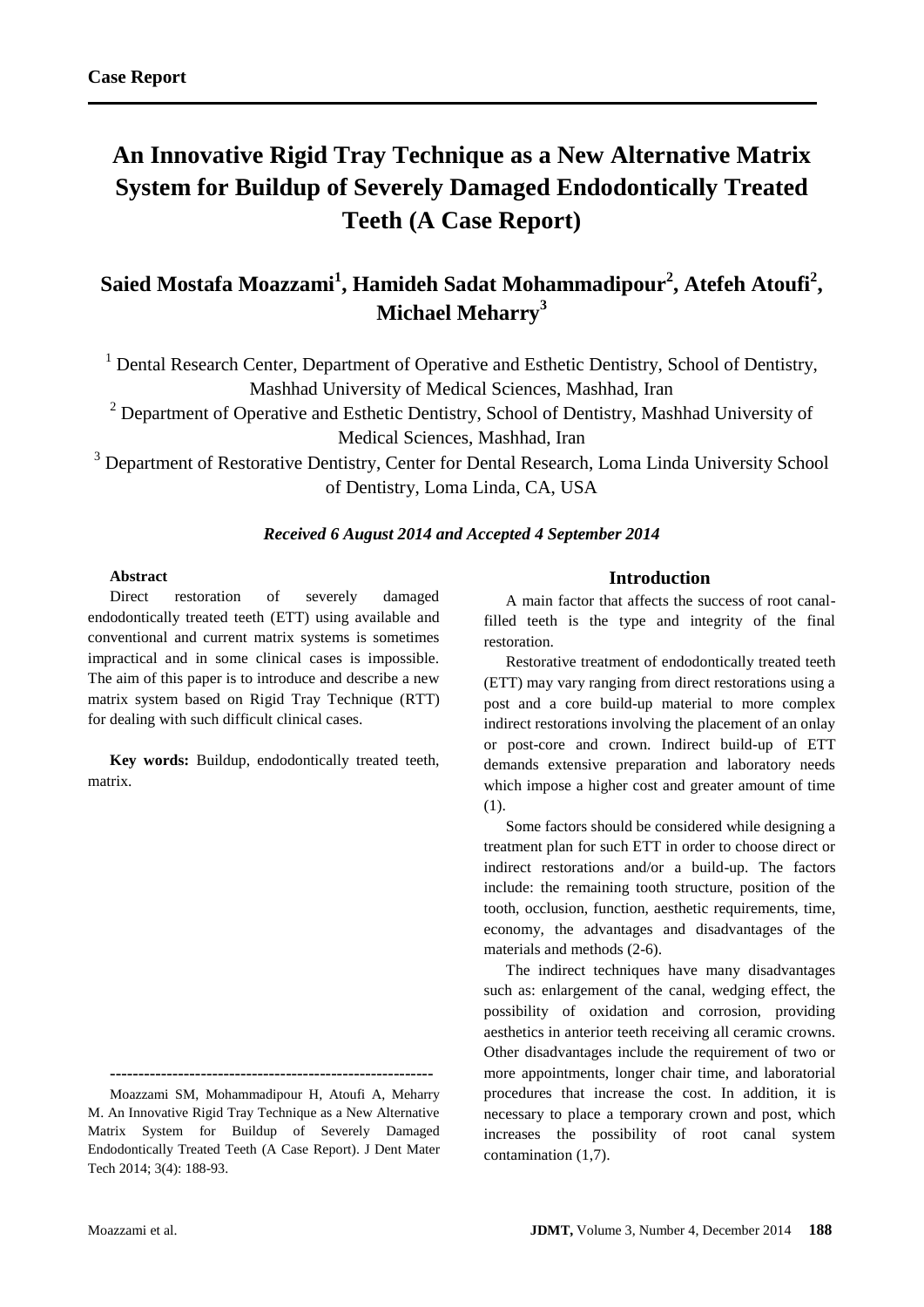Most of the time, dentists are faced with many challenges in restoring endodontically treated teeth directly because of insufficiently supported matrix band due to lack of supragingival tooth structure. A matrix system such as a Tofflemier matrix is suggested in most cases. A customized matrix will rarely be necessary for a particular situation. In larger restorations with no axial walls, it is desirable to stabilize the matrix with rigid materials such as modeling compound or light cure composites. Compound or composite-supported copper ring is another option but it has its own shortcomings and limitations (8). In some cases, we may not be able to use any other matrices because of fitting and stabilizing problems which make the whole procedure untenable.

Amalgam, composite resin and glass ionomer cement are currently the most used direct materials for constructing cores (9).

Amalgam has been found as an inexpensive treatment option, less technique sensitive and less timeconsuming as compared to a direct resin restoration, for instance (10,11). On the other hand it is not injectable. Long setting time makes the amalgam impossible to be prepared immediately right after its condensation and initial setting. Considering aesthetics, amalgam would not be a good core material for ceramic crowns.

The advantage of composite as a core material is its ability to adhere to tooth structure which strengthens the tooth. Polymerization shrinkage has been a serious drawback which may cause subsequent debonding, microleakage and recurrent caries (12,13).

Glass ionomer adheres to enamel and dentin and therefore gain direct retention. They also release fluoride and so they have an anti-cariogenic property, which increases their popularity as a core material (9).

There is also an injectable type of glass ionomer with acceptable mechanical properties for using as a core build-up material of choice. Direct restoration of some severely damaged ETT using currently available matrix systems is challenging and sometimes impossible. Moazzami et al. (14) has described a method for reattachment of an anterior composite tooth pontic using rigid tray. In this technique, the prepared pontic was placed exactly in its place within the rigid splint.

The purpose of this paper is to introduce and describe a new matrix system based on Rigid Tray Technique (RTT) for restoring a badly damaged ETT.

Description of Technique

A 35-year-old woman was referred to the Operative clinic of Mashhad Dental School to have her heavily damaged tooth number 31 restored after a successful endodontic treatment. Oral examination, tooth position, remaining tooth structure, material and equipments as well as the question of time and economy lead us to

innovate a new technique for building up the tooth for preparing a full metal crown. The following procedure has been adopted for the treatment of the case based essentially on making a special rigid tray.

- 1. Examination: Endodontic treatment and periodontal status of tooth were checked.
- 2. Cavity preparation: Temporary restoration and any friable and unsupported parts of tooth need to be removed (Diamond stones, Round end 18161 and Round 18163, SS White, New Jersey, USA) (Figs. 1 and 2).



**Figure 1.** Severely damaged endodontically treated tooth after cavity preparation



**Figure 2.** Centric occlusion "lateral view"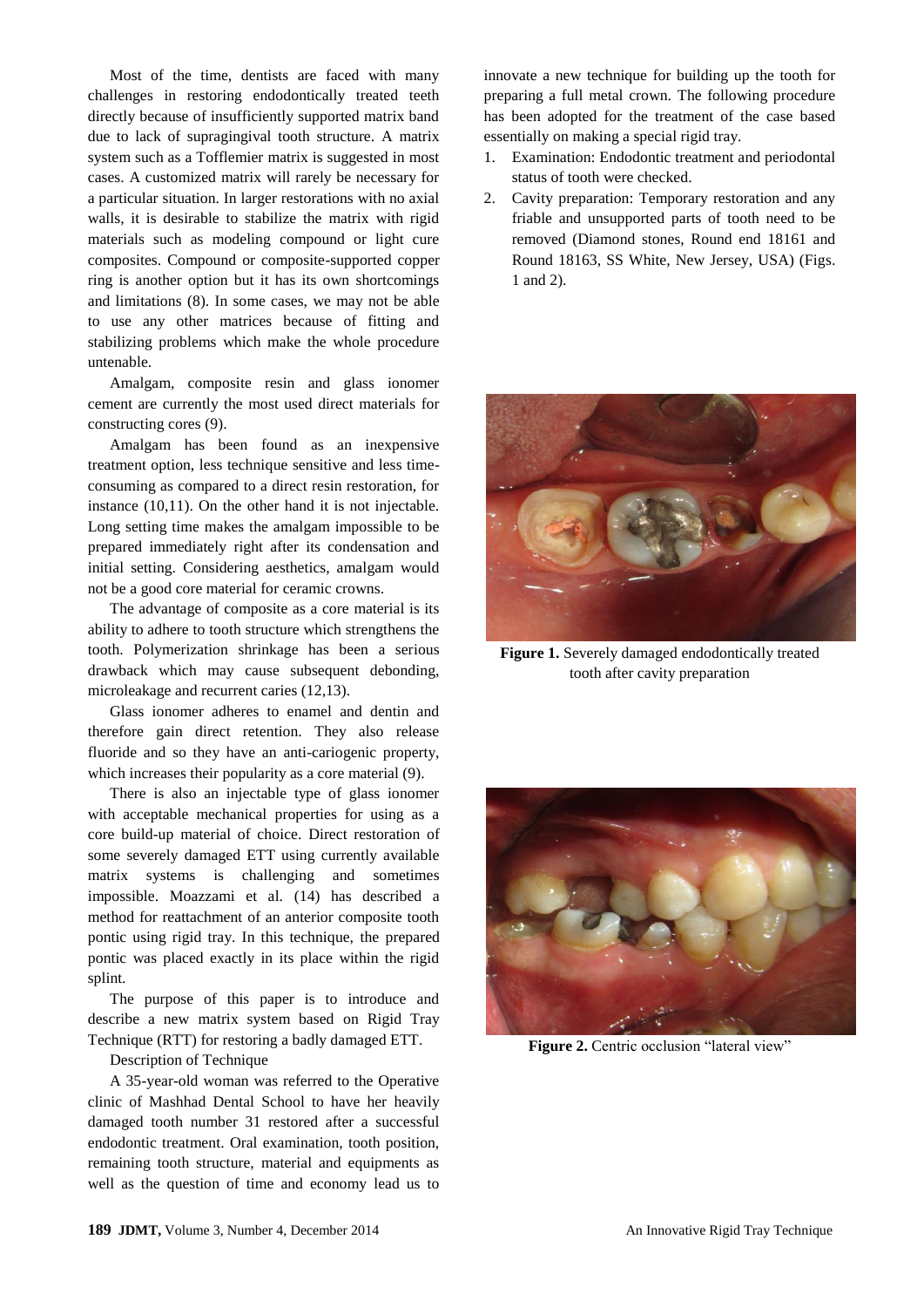3. Taking impressions: Two half-arch alginate impressions (AROMA FINE DF III, GC Corporation, Tokyo, Japan) are taken from the treatment and opposing arches.

4. Bite registration: A wax bite of centric occlusion is taken.

5. Making study/ master casts: The alginate impressions are poured with dental stone (Moldano, Bayer, Leverkusen, Germany) to make the master and study casts (Figs. 3-5).

6. Mounting the casts: The casts are mounted in a simple hinge articulator (Fig. 5).

7. Forming the tooth: The broken tooth is formed with an acceptable contour on the master cast with light cured composite resin (Filtek P60, 3M ESPE, USA) (Figs. 4 and 5). To reduce the costs, an expired but curable composite can be used for such a purpose.



**Figure 3.** Master cast.



**Figure 5.** Final composite mock-up "lateral view".

Making a rigid tray: A thermoplastic 0.9 mm thick rigid tray (Rigid-Tray® Sheets, ULTRADENT INC, USA) is fabricated over the lower master cast using a vacuum press machine (T&S Dental & Plastic Co. USA). The tray is trimmed off using a scalpel blade 3-5 mm apical to the gingival margin. A pair of small curved scissors can be used to remove the rough edges if necessary. Fitness is checked by matching the tray with the master cast and rechecked in the patient's arch. An occlusal window needs to be made by cutting the tray with scalpel and scissors, or dental bur (Fig. 6).

8. Cementation of the post: A suitable prefabricated intracanal post (Gold plated screw post, SVENSKA DENTORAMA AB, Sweden) is cemented (Luting Glass ionomer, GC Corporation, Tokyo, Japan) (Fig. 7).



**Figure 4.** Final composite mock-up "occlusal view".



**Figure 6.** Final composite mock-up with perforated rigid tray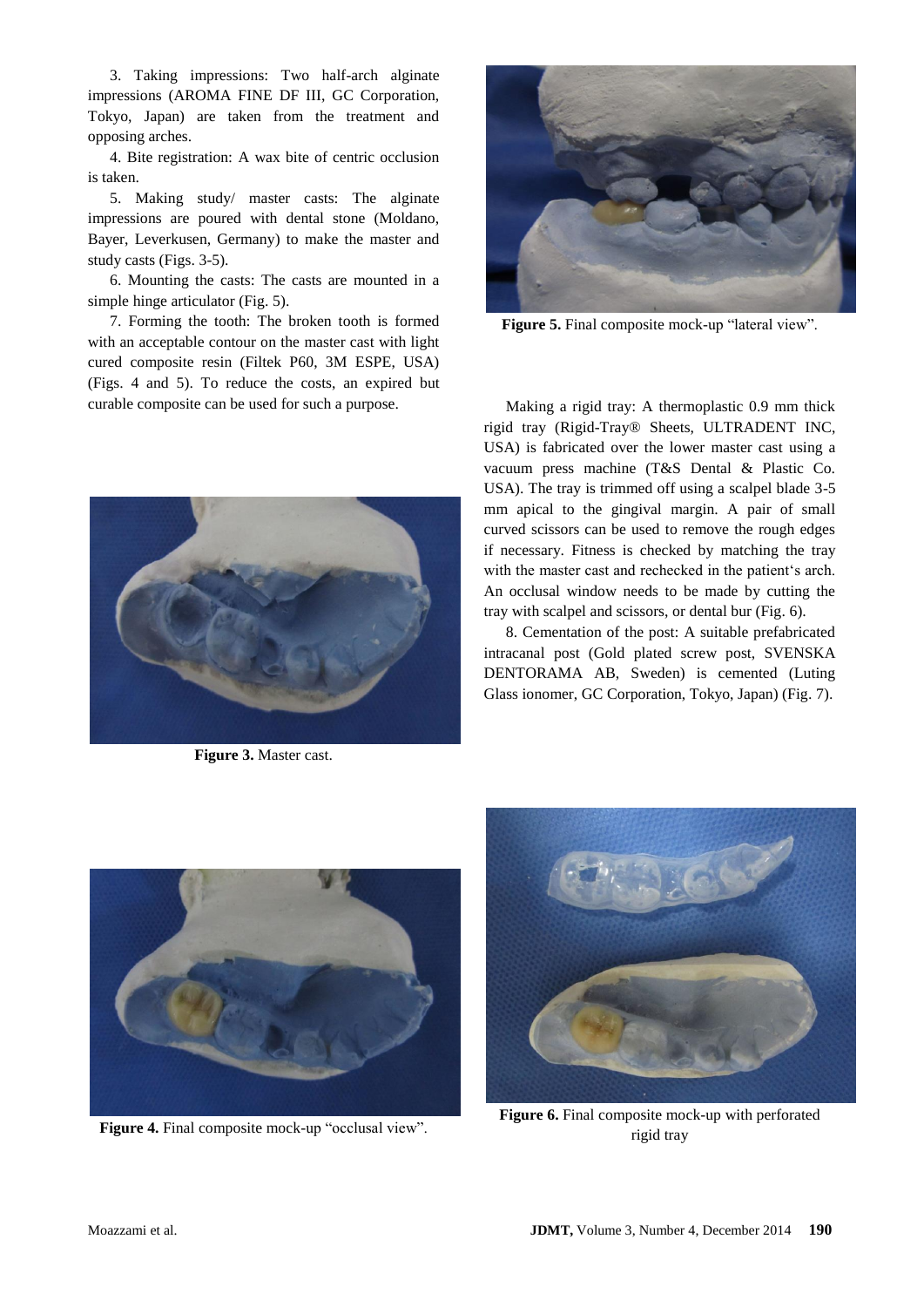

Figure 7. Cemented post "occlusal view"



Figure 9. Final build-up "occlusal view"

9. Placing the Rigid Tray: After isolation with cotton rolls, the tray is placed in the proper position.

10. Using the core build-up material: An injectable self-cured or bulk light-cured core build-up material can be used after dentinal treatment. We used A 3.5 bulk filled radiopaque posterior restorative in injectbale capsules ( $EQUIA<sup>TM</sup> Fil$ , GC Corporation, Tokyo, Japan) as described by the manufacture (Fig. 8).

11. Removing the Rigid Tray: After a five-minute waiting time for initial setting, the tray can be removed and occlusion can be checked if necessary. 2 layers of its sealing material need to be used as manufacture's instruction. After 24 hours, it is ready to prepare for making a crown (Figs. 9-11).



**Figure 10.** Prepared crown before making impression



**Figure 8.** Injecting glass- ionomer through the rigid tray occlusal window



**Figure 11.** Final indirect restoration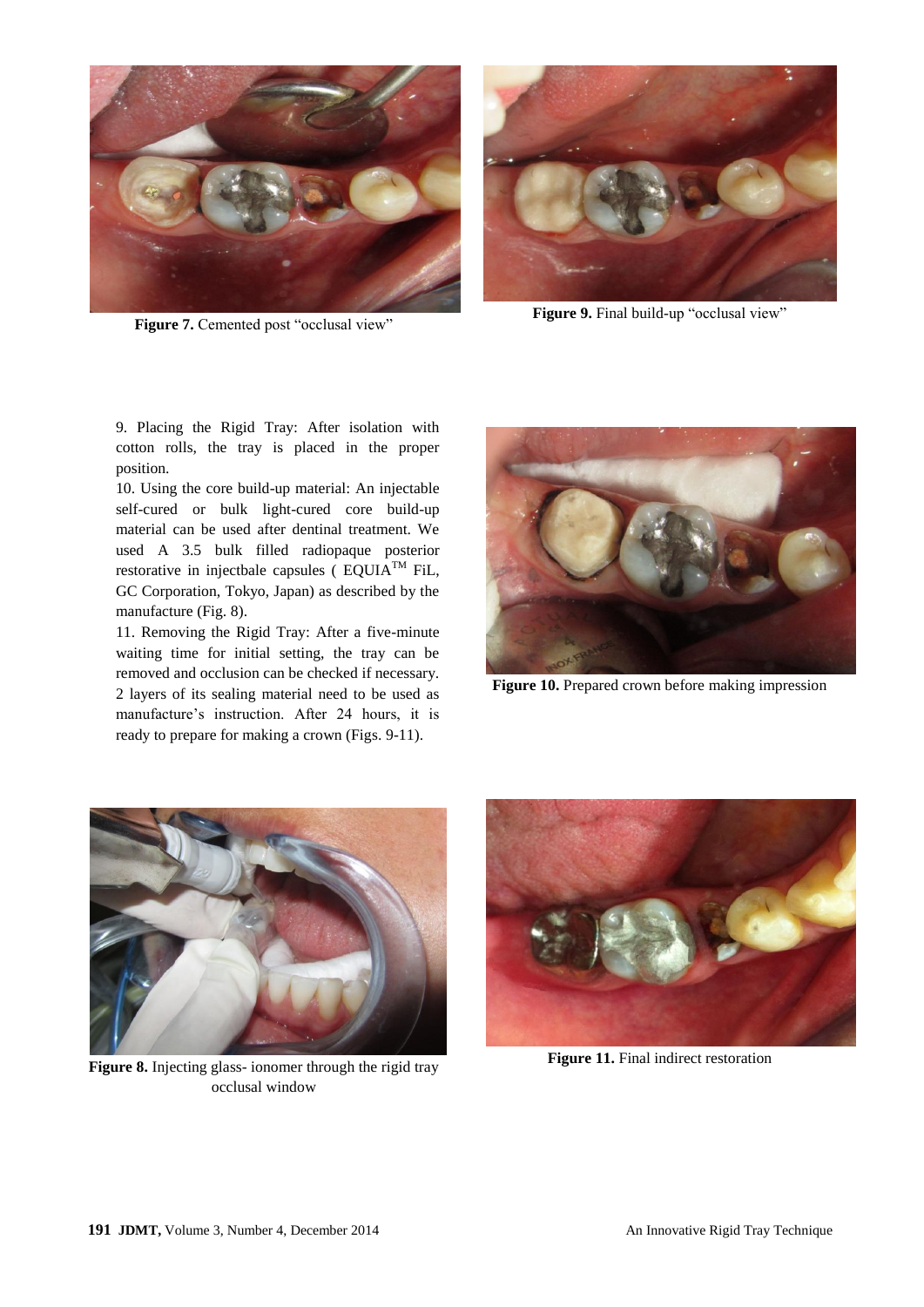| <b>Table 1.</b> List of materials and device used in this study |                                |                                             |
|-----------------------------------------------------------------|--------------------------------|---------------------------------------------|
| Purpose/step                                                    | Materials or device            | Specification                               |
| Taking impressions                                              | Alginate impression            | AROMA FINE DF III, GC C Corporation, Tokyo, |
|                                                                 | material                       | Japan                                       |
| Cavity preparation                                              | Diamond stone                  | Round end 18161                             |
|                                                                 |                                | Round 18163                                 |
|                                                                 |                                | SS White, New Jersey, USA                   |
| Making master casts                                             | Hard Plaster for models        | Moldano, Bayer, Leverkusen, Germany         |
| Forming the tooth                                               | Light cured composite<br>resin | Filtek P60, 3M ESPE, USA                    |
| Making a rigid tray                                             | Vacuum press unit              | T&S Dental & Plastic Co, USA                |
| Making a rigid tray                                             | Rigid sheet                    | Rigid-Tray®Sheets, ULTRADENT INC, South     |
|                                                                 |                                | Jordan, USA                                 |
| Cementation of the post                                         | Prefabricated posts            | Svenska Dentorama AB, Sweden                |
| Cementation of the post                                         | Luting glass ionomer           | GC Corporation, Tokyo, Japan                |
| Using the core build up materials                               | Injectable glass ionomer       | GC Corporation, Tokyo, Japan                |

#### **Potential Problems**

The only potential problem is availability of vacuum former and rigid sheet needed for making a rigid tray. A suitable core build-up material is also needed.

#### **Advantages and Disadvantages**

Being single visit, easy to do and patient satisfying makes RTT more practical. It is a cost effective and time saving method since RTT has minimal laboratory procedures. The RTT is an artistic technique for buildup or temporary restoration that can be used in restorative dentistry to bring satisfaction to the dentist concerned about their patients' welfare.

The disadvantages of RTT are the same addressed with direct build-up techniques. The lack of chance to use amalgam as the best material for a direct build-up can be considered as a disadvantage for RTT.

#### **Conclusion**

The novel matrix system "RTT" using a rigid tray matrix may sometimes be the only way to build-up the core as a foundation for an indirect restoration or even be used as an interim restoration.

#### **Acknowledgment**

This case was done in postgraduate program clinic of Department of Operative and Esthetic Dentistry of Mashhad Dental School, Mashhad Dental Research Center, Mashhad University of Medical Sciences and private dental office of the corresponding author, Mashhad, Iran.

# **References**

- 1. Gonzaga C, Campos E & Baratto-Filho F. Restoration of endodontically treated teeth. South Braz Dent J 2011;8:33-46.
- 2. Naumann M, Blankenstein F & Dietrich T. Survival of glass fibre reinforced composite post restorations after 2 years – an observational clinical study. J Dent 2005;33:305-12.
- 3. Naumann M, Blankenstein F, Kiessling S, Dietrich T. Risk factors for failure of glass fiber-reinforced composite post restorations: a prospective observational clinical study. European J Oral Sci 2005;113:519-24.
- 4. Caplan DJ, Kolker J, Rivera EM & Walton RE. Relationship between number of proximal contacts and survival of root canal treated teeth. Int Endod J 2002;35:193-9.
- 5. Nandini VV & Venkatesh V. Current concepts in the restoration of endodontically treated teeth. J Indian Prosth Soc 2006;6:63-7.
- 6. Schwarts RS, Summitt JB, Robbins JW. Fundamentals of Operative Dentistry: A Contemporary Approach. Chicago: Quintessence, 2006.